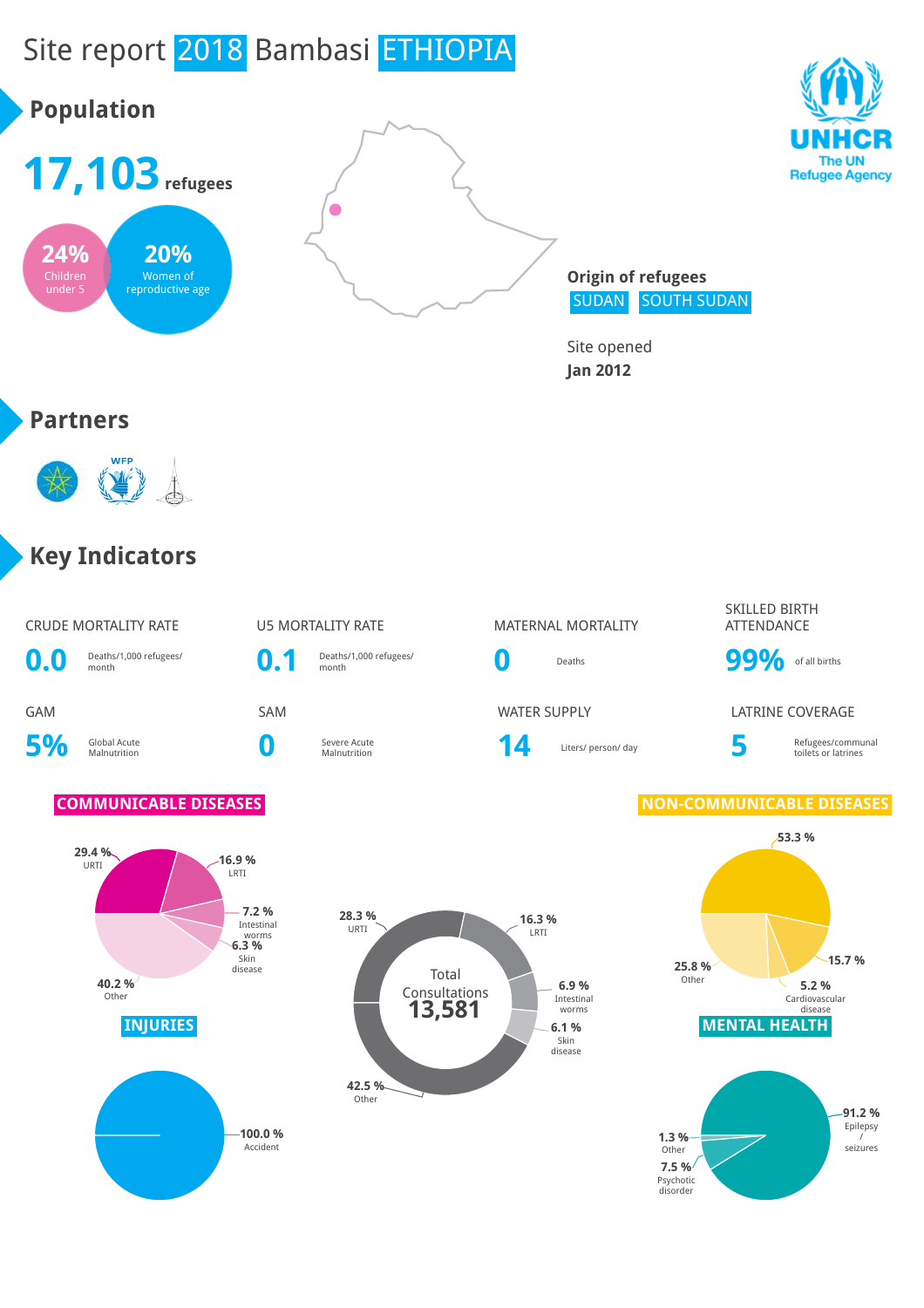### **Public Health**

| <b>HEALTH STAFFING</b>                                      | <b>INDICATOR</b> | <b>STANDARD</b> |           | <b>MORBIDITY</b>                                 | <b>INDICATOR</b> | <b>STANDARD</b> |                       |
|-------------------------------------------------------------|------------------|-----------------|-----------|--------------------------------------------------|------------------|-----------------|-----------------------|
| Number of medical doctors                                   |                  | 1: 50,000       | ◉         | Incidence of malaria among children under        | $\mathbf{0}$     |                 |                       |
| Number of qualified nurses                                  | 10               | $1:$ < 10,000   | ◎         | Incidence of watery diarrhoea among              | 7                |                 |                       |
| Number of community health workers                          | 69               | 1: 1,000        | ◙         | children under 5                                 |                  |                 |                       |
| <b>ACCESS AND UTILIZATION</b>                               | <b>INDICATOR</b> | <b>STANDARD</b> |           | Incidence of pneumonia among children<br>under 5 | 24               |                 |                       |
| Consultations per trained clinician per day                 | 27               | < 50            | ◙         | Incidence of pneumonia among over 5              | 11               |                 |                       |
| Health utilisation rate (new visits / refugee /             | 0.8              | $1 - 4$         | ణ         | Tuberculosis success rate                        |                  | < 90%           |                       |
| year)<br>Proportion of host population consultations        | 23%              |                 |           | Were any MDR/X-TB cases diagnosed among<br>PoCs? | Yes              | ☺<br><b>No</b>  |                       |
| <b>MORTALITY</b>                                            | <b>INDICATOR</b> | <b>STANDARD</b> |           | <b>VACCINATION</b>                               | <b>INDICATOR</b> | <b>STANDARD</b> |                       |
| <b>Crude Mortality Rate</b><br>(CMR) (/1000/month)          | 0.0              | < 0.75          | $\bullet$ | Full vaccination coverage                        | 62%              | < 95%           | ☺                     |
| <b>Under-five Mortality Rate</b><br>(U5MR) (/1000/month)    | 0.1              | $< 1.5$         | Ø         | Measles vaccination coverage                     | 96%              | < 95%           | $\boldsymbol{\Omega}$ |
| <b>Infant Mortality Rate</b><br>(IMR) (/1000 livebirths)    | 5.9              | < 30            | $\bullet$ | Source of vaccination data                       | <b>HIS</b>       |                 |                       |
| <b>Neonatal Mortality Rate</b><br>(NNMR) (/1000 livebirths) | 4                | < 20            | $\bullet$ | <b>IN-PATIENT DEPARTMENT (IPD)</b>               | <b>INDICATOR</b> | <b>STANDARD</b> |                       |
| <b>OUTBREAK ALERT AND RESPONSE</b>                          | <b>INDICATOR</b> | <b>STANDARD</b> |           | Average length of stay (days)                    | 10.6             |                 |                       |
| Proportion of outbreaks investigated within 48<br>hours     |                  | 100%            |           | Case fatality rate                               | 0.0              |                 |                       |
| Number of outbreaks reported                                | $\mathbf 0$      |                 |           | Hospitalisation rate                             | 6.8              | $50 - 150$      | €                     |

### **Reproductive Health**

| <b>ANTENATAL CARE</b>                                                                     | <b>INDICATOR</b> | <b>STANDARD</b> |   | <b>FAMILY PLANNING</b>                                                      | <b>INDICATOR</b> | <b>STANDARD</b> |  |
|-------------------------------------------------------------------------------------------|------------------|-----------------|---|-----------------------------------------------------------------------------|------------------|-----------------|--|
| Antenatal care coverage                                                                   | 92%              | > 90%           |   | Contraceptive prevalence rate                                               | 51%              | $\geq 30\%$     |  |
| Coverage of antenatal tetanus vaccination                                                 | 99%              | >95%            |   | Source of contraceptive prevalence data                                     | <b>HIS</b>       |                 |  |
| <b>DELIVERY CARE</b>                                                                      | <b>INDICATOR</b> | <b>STANDARD</b> |   | SEXUAL AND GENDER-BASED VIOLENCE (SGBV)                                     | <b>INDICATOR</b> | <b>STANDARD</b> |  |
| Proportion of births attended by skilled<br>personnel                                     | 99%              | $\geq 90\%$     |   | Total number of reported rapes                                              |                  |                 |  |
| Proportion of births conducted by caesarean<br>section                                    | 0%               | $5 - 15%$       | ☺ | Proportion of eligible rape survivors provided<br>with PEP within 72 hours  |                  | 100%            |  |
| Proportion of newborn infants with low birth<br>weight (<2500 gs) (weighed within 72 hrs) | 1%               | < 15%           |   | Proportion of eligible rape survivors provided<br>with ECP within 120 hours |                  | 100%            |  |
| Proportion of teenage pregnancies                                                         | 2%               |                 |   | SEXUALLY TRANSMITTED INFECTIONS (STIS)                                      | <b>INDICATOR</b> | <b>STANDARD</b> |  |
| Still birth rate (/1000 total births / month)                                             |                  |                 |   | Number of genital ulcer diseases                                            | $\mathbf{0}$     |                 |  |
| Number of maternal deaths                                                                 | 0                |                 |   | Number of Pelvic Inflammatory diseases                                      | 0                |                 |  |
| Proportion of maternal deaths investigated<br>within 48 hours                             |                  | 100%            |   |                                                                             |                  |                 |  |